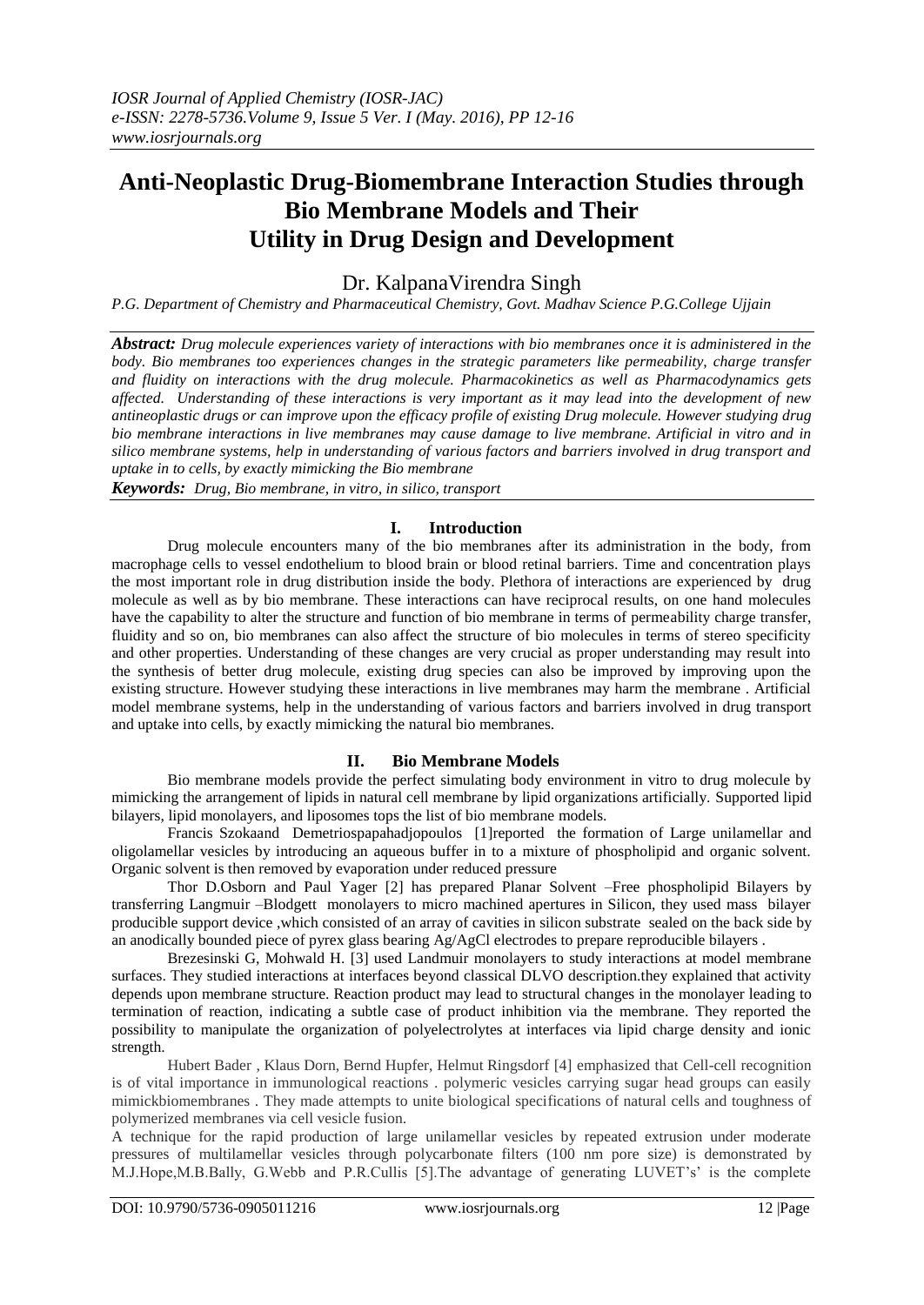absence of organic solvents and a very fast vesicle formation rate.The procedure is friendly with wide variety of lipid species and mixtures

#### *Storage and stability of Bio membrane Models*

*Li*posomes are used as common bio membrane models, their aqueous formulations are susceptible to chemical degradation .Hernandez –Caselles, Villalain J and Gomez Fernandez JC and other workers [6, 35] studied the effect of lipid composition of Liposomes on their storage for up to one year under different environmental conditions using 5,6- carboxyfluorescein as a model drug and reported that Liposome stability is enhanced when stored at 4 degree c or in an O2-free atmosphere.

D.J.A.Crommelin, Gal.J.Fransen and P.J.M.[7] reported three important conepts of aqueous dispersion, freeze drying and removal of free water via evaporation for the enhanced stability and storage of Liposome. They further underlined the causes of unstability , which could be aggregation or fusion processes.

Atomic Force microscopy and Surface force apparatus is used as a tool to study the topography of phospholipid bilayers. Marcel Benz, Thomas Gutsmann, Nianhuan, RafelTadmor and Jacob Israelachvili [8] described that the amount of irregularities in the topography of membrane could be studied by the hemifusion in the SFA, which is an indicator of defective bilayer. Langmuir Blodgett deposition was used for the preparation of bio membrane and then transferring at different surface pressures. They convincingly reported that defects appearing in the form of thick holes in monolayer and bilayer were energetically favorable over an evenly depleted bilayer

#### *Drug Bio Membrane Interactions/in vitro studies*

During its interaction with Bio membrane Drug molecule may suffer changes in terms of stereochemistry, molecular conformation, time of onset, and biological activity. The forces underlying these both kinds of interactions i.e Pharmacokinetics and Pharmacodynamics are same, that is, polar and hydrophobic chemical interactions.

Determination of monolayer structures and interaction between amphiphillic monolayers at the soft air/liquid interface and molecules dissolved in the sub phase are very important in material and life Sciences.Stefaniu C, Brezesinki G, Mohwald H [9] utilized Langmuir monolayers as models to study processes at membrane surfaces. Monolayer structure changes are followed in situ by X Ray diffraction studies and Infra red reflection absorption spectroscopy ,interactions can be studied by following the structural changes in the membrane, changes in the secondary structure of peptides and proteins and observing the yield of enzymatic reactions.The influence of these variations on the structural properties of bio molecules can also be determined, clearly defining the influence of modified nanoparticle on bio membrane model

Seydel JK, Coats EA, Cordes HP and Wiese M.and many other authors[10,11,21,22] discussed important aspects of important drug membrane interactions. They also discussed the influence of these interactions on drug transport, accumulation , efficacy and resistance. Interactions macroscopically bring changes in the physical statistics and thermodynamics of pure membranes or bilayers. The interactions may bring changes into gel to liquid crystalline phase, thus bringing a change in the permeability,cell fusion, cell resistance and may also lead in to conformational changes in the embedded receptor proteins. Specific lipid – Drug interactions may lead into the accumulation of Drug in the membrane providing very high concentration of Drug at the active site, than in the surrounding water phase.Team also predicted the conformational changes in the Drug structure. Bouquetteof all these interactions finally help in designing new improved drug molecule with improved efficacy profiles.

Cinzia A Ventura and many others have reported [12,23, 36-41] the use of Differential Scanning calorimetry as simple invasive technique to study the interaction of moxifloxacin with Bio membrane.They reported the free permeation of drug through liposomes, however decrease in ∆H value and loss of cooperativityof the main transition peak suggest the interaction of drug molecules with the hydrophobic zone of bilayer

Drug release from an insulin based hydrogel and its interaction with bio membrane is studied by Francesco Castelli, Maria GraziaSarpietro and team[13] and other workers [17] using Differntial Scanning Calorimetry as technique, it was observed after studying the release profile of characterized hydrogel that release not only depend on the drug loading , but depends enormously on the pH of the external environment.

Francesco Casterlli, Giovanni Puglisi, Rosario Pignatello and Salvatore Gurrieri [14]observed main transition peak T<sub>m</sub> values when different molar amounts of 4-biphenylacetic acid (BPAA) or β- cyclodextrin-4biphenylacetic acid(BPAA-β Cyd) are adhift in the ded to phospholipidic dispersions through calorimetric studies.DSC was used for these studies. Increased shift in the  $T_m$  values was interpreted in terms of increasing membrane fluidity. The study emphasized the possible interaction of BPAA with phospholipid in cell membranes, the potential effects of such interactions is in the modulation of membrane and in the regulation of fluidity of membrane.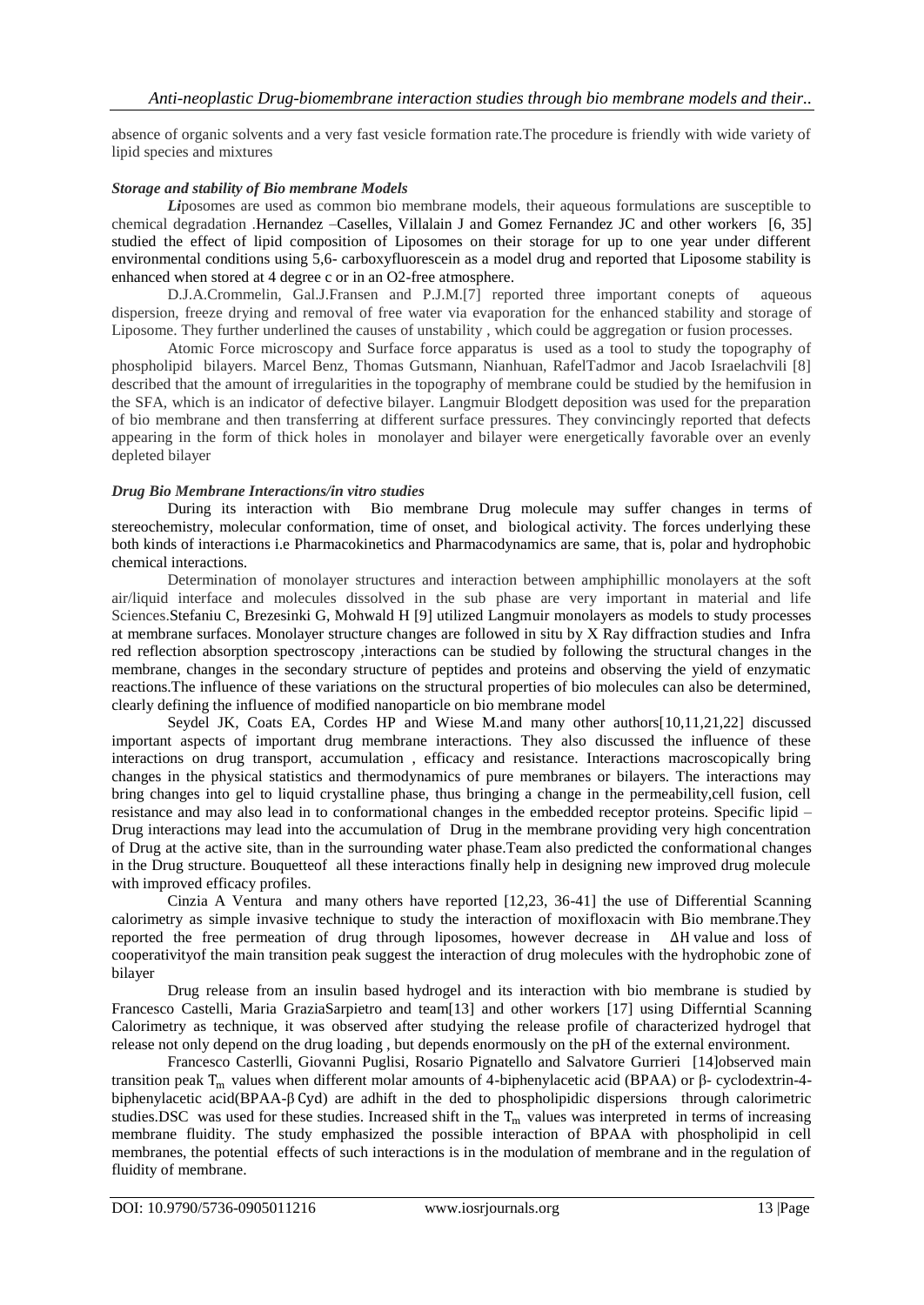A.AVdeef,K.J.Box, J.E.A Comer, C.Hibbert and K.Y.Tam[15],reported Ph-metric technique for the determination of Liposomal membrane-water partition coefficients and lipophilicity profile of ionizable drugs. The partition coefficients were determined for 8 drugs and found out to be in ranges of approximately 4.5 to 2.4 and 2.6 to 0.8 logarithmic units, which is in tune with other alternative methods like ultra-filtration and dialysis.

Chromatography was used to study Drug partitioning into Lipid bilayers by FaridehBeigi,Ingo Gottschalk, Christine LagerquistHagglund, Lars Haneskog et.al.[16]Chromatography was performed on liposomes and bio membranes immobilized in gel beads by freeze thawing.The drug retention factor was calculated and expressed as a capacity factor  $K_s$  for both liposomes and vesicles.

Atomic force microscopy has been used as premier technique to view dynamic interactions of proteins and a model lipid membrane. Quinn A S, Rand JH, Wu XX and Taaties D J [18] has conveniently used the technique with more than one type of lipid study. The AFM imaging protocols have been supplemented by procedures of ellipsometry, standardized western blotting and dot blots to verify appropriate purity and activity of all experimental molecular components.

Understanding the chemical composition ,structure and dynamics of membrane is of utmost importance Molecular biologists, Chemists and Medicinal Chemistry practitionersDifferent researchers have given myriad of techniques for studying the structure of Bio membranes which include labeling techniques as well as novel label free techniques.<sup>[19]</sup>

The antineoplastic drugs have proved to be a boon in the cancer management and treatment therapy, drug- bio membrane interactions again play an important role for drug transport, accumulation and activity. Investigation ofthese interactions are very difficult because of the complexity of biological membranes. Membranes can sequester drug molecules, or conversely may facilitate free diffusion, thereby modulating the accumulation of drugs into cells. Efflux pump is also affected. Antineoplastic drugs can alter the structure and properties of bio membranes.

Alicia Jacquemet,CristelleMeriadec, LoicLemiegre et.al [20]. performed SXAS Studies of two synthetic diastereomericarchaeal lipids bearing two lactosyl polar head groups at opposite ends revealed different lyotropicbehaviours.Thecis isomer led to Lc-Lα-QII transitions where as the trans isomer retained an Lα phase from 20 to 100℃.The cause of difference is attributed to conformational equilibrium(pseudorotation )of 1,3-disubstituted cyclopentanes.This pseudorotation exhibits quite similar orientation in trans isomers where as several orientations are expected in cis isomer

Antineoplastic drugs prevents or inhibits the maturation and proliferation of neoplasm. Different anticancer drugs clinically approved by international regulatory organizations present poor water solubility and low stability after systemic injection. The interactions of anticancer drugs with cell membranes are of primary importance for drug transport, accumulation and activity. Cell membranes are complex dynamic systems whose structures can be affected by drug molecules and in turn can affect the pharmacological properties of the drugs being administered. Cisplatin is an effective antineoplastic drug, which provides a perfect example of how small changes in the molecular structure of drug can lead to profound differences in biological activity [24, 25].Cisplatin loses two chloride ions inside the cell, creating a reactive species that form bonds with DNA Bases.

Boer D.R., Canals A, Coll M.[26] reported different unprecedented ways of targeting peculiar DNA structures such as junctions, quadruplexes and duplex DNAs.They reported that there are DNA binding agents which influence the field of DNA targeting.Classical binding modes of small molecular weight compounds to DNA, i.e groove binding, intercalation and covalent addition are discussed.

Wilmer Villarreal,LegnaColina-Vegas,Clayton Rodrigues de Oliveira et. al.[ 27] reported Chirality as an important Characteristic of drug which acts as a DNA Binding agent .A series of chiral platinum(II) complexes featuring phosphine and chloroquine ligands were prepared. Modification of quinolinic ligands and combination of NMR and XRD experimentsatropisomeric phenomenon exhibited by complex is demonstrated, identifying the necessary presence of an additional asymmetric center to generate diastereomers. The compounds were efficient with regard to inhibiting colony formation, as well as the proliferation and migration of MDA-MB-231 tumor cells.

Platinum complex are clinically used as potential drug molecules against Cancer. Cisplatin is used as a drug against cancer, but its biochemical mechanism is still not clear. Depending on cell type, concentration , dose, interference with DNA and many other factors, cisplatin induces cytotoxicity in non tumor cells while damaging tumor cells through apoptosis or necrosis [28,29]

## **III. In Silico Studies**

Poor pharmacokinetics and toxicity are the most important causes of costly late stage failures in drug development process. Achievement of an early data on absorption,distribution, metabolism and excretion of the potential drug candidate is very useful. In Silico studies further increase our ability to predict and model the most relevant pharmacokinetic, metabolic and toxicity end points,there by increasing the drug discovery process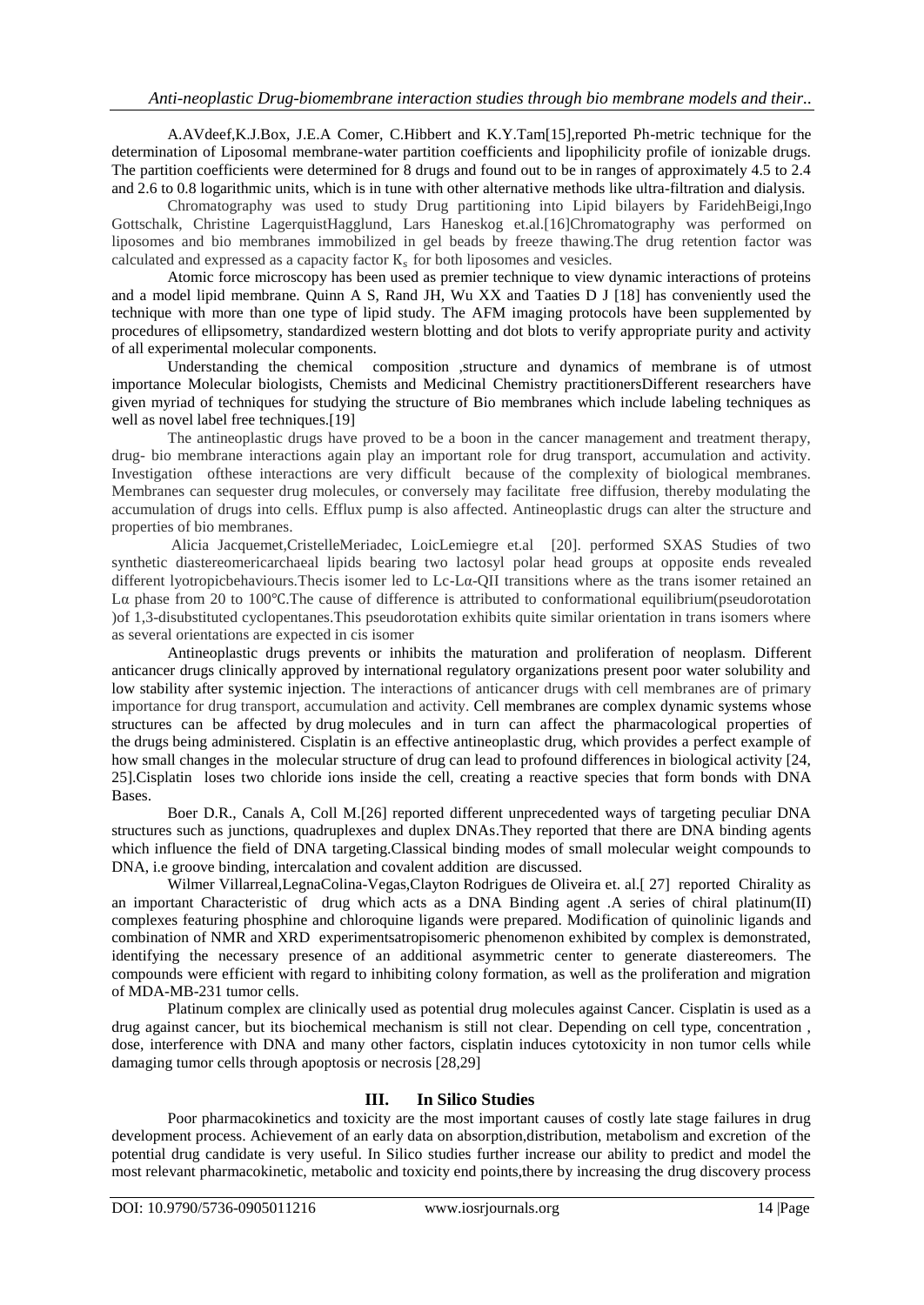[30,31] .The rate of non facilitated permeation of solutes across lipid bilayers is very important for drug design and discovery.These rates can be assessed by using molecular dynamics simulations combined with inhomogeneous solubility diffusion models, requiring calculations of the potential of mean force and position dependent diffusivity of solute alongthetransmembrane axis.Cristopher T. Lee, Jeffrey Comer, Conner Herndon, Nelson Leung et al.[34] assessed the efficiency and accuracy of several methods for the calculation of permeability of a model DMPC bilayer through different simulative methods. QSAR studies relates quantitative chemical structure attributes to biological activity. QSAR studies have become an important technique in drug discovery and development as their application saves substantial timeand human resource. Linear or Non linear behavior of data set can be checked by applying different statistical techniques, where as feature selection techniques are applied to decrease the model complexity. QSAR helps in the designing of new compounds with improved potency and helps in synthesizing compounds with desirable activity [32]

#### **IV. Conclusion**

Drug Biomembrane interactions can be studied through biomembrane models, prepared in the lab.In vitro and in silico studies can performed.the results obtained thereof could be utilized for the design and development of new drug molecule. In silico studies save costly financial, time as well as human resource,as with these studies it is possible to avoid late stage failures in the tedious laboratory procedures.

#### **References**

- [1]. Francis Szoka and Demetriospapahadjopoulos, Biochemistry Procedure for preparation of liposome with large internal aqueousspace and high capture by reverse –Phase evaporation, Proc. Natl. Acad. Sci. USA, 1978, 75(9), pp 4194-4198
- [2]. Thor D.Osborn ,PaulYager, " Formation of Planar Solvent-Free Phospholipid Bilayers by Langmuir-Blodgett Transfer of Monolayers to Micro machined Apertures in Silicon",Langmuir,1995,11(1), pp 8-12
- [3]. Brezesinski G, Mohwald H., " Langmuir monolayers to study interactions at model membrane surfaces",Adv Colloid Interface Sci.2003,100(102) pp 563-84
- [4]. Hubert Bader , Klaus Dorn, Bernd Hupfer, Helmut Ringsdorf, "Polymeric monolayers and liposomes as models for biomembranes",Polymer Membranes.2005,64 pp 1-62
- [5]. M.J.Hope,M.B.Bally, G.Webb and P.R.Cullis,"Production of large unilamellar vesicles by a rapid extrusion procedure. Characterization of size distribution,trapped volume and ability to maintain a membrane potential" Biotechniques 1989,7(5) pp 466- 75.
- [6]. Hernandez –Caselles, Villalain J and Gomez Fernandez JC, " Stability of Liposome on long term storage",J Pharm Pharmacol,1990,42(6) pp397-400
- [7]. D.J.A.Crommelin, Gal.J.Fransen and P.J.M Salemink , "Stability of Liposomes on Storage", Chapter in "Targeting of Drugs with Synthetic systems", NATO ASI Series,113, pp277-287
- [8]. Marcel Benz,ThomasGutsmann, Nianhuan, RafelTadmor ,Jacob Israelachvili, " Correlation of AFM and SFA Measurements Concerning the Stability of Supported Lipid Bilayers",Biophysical Journal,2004,86(2) pp 870-879
- [9]. Stefaniu C, Brezesinki G, MohwaldH,Langmuir monolayers as models to study processes at membrane surfaces,Adv Colloid Interface Sci,2014 ,208 pp197-213
- [10]. Seydel JK, Coats EA, Cordes HP and Wiese M., "Drug membrane interaction and the importance for drug",Arch Pharm(Weinheim),1994,327(10), pp 601-10
- [11]. Anshuman Ambike, Veronique Rosilio,Barbra Stella, SindaLepetre-Mouelhi and PtrickCouvreur, "Interaction of Self-Assembled Squalenoyl Gemcitabine Nanoparticles with phospholipid- Cholesterol Monolayers Mimicking a Biomembrane, Langmuir,2011,27(8), pp 4891-4899
- [12]. Cinzia .A.Ventura, SilvanaTommasini,EmanuelaCrupi et al., "Chitosan microspheres for pulmonary administration of moxifloxacin:Interaction with biomembrane models and in vitro permeation studies",European Journal of Pharmaceutics and Biopharmaceutics,2008,68(2) pp 235-244.
- [13]. MariaGraziaSarpietro,DoroteaMicieli,SaraOttimo,et.al. "Differential Scanning Calorimetry study on Drug release from an Insulin based hydrogel and its interaction with a biomembrane model: pH and loading effect", European Journal of Pharmaceutical Sciences,2008,35 (1-2) pp 76-85.
- [14]. Francesco Casterlli, Giovanni Puglisi, Rosario Pignatello and Salvatore Gurrieri , "Calorimetric studies of the interaction of 4 biphenylacetic acid and its β –cyclodextrin inclusion compound with lipid model membrane",Curr Top Med Chem,2012,12(8) pp 852-65
- [15]. A.AVdeef,K.J.Box, J.E.A Comer, C.Hibbert and K.Y.Tam, " Ph-Metric log 10.Determination of Liposomal Membrane-Water Partition Coefficients of IonizableDrugs",Pharmaceutical Research,1998,15(2) pp209-215
- [16]. FaridehBeigi,Ingo Gottschalk, Christine LagerquistHagglund, Lars Haneskog et.al, "Immobalized liposome and biomembrane partitioning chromatography of drugs for prediction of drug transport", International Journal of Pharmaceutics,1998,164(1-12) pp 129-137.
- [17]. CarlaMatos,JoseL.C.Lima,Salette Reis, Antonio Lopes and Margarida Bastos, "Interaction of Antiinflammatory Drugs with EPS Liposomes: Calorimetric Study in a Broad Concentration range", Biophys J, 2004,86(2) pp 946-954
- [18]. Quinn A S, Rand JH, Wu XX and Taaties D J, "Viewing dynamic interactions of proteins and a model lipid membrane with atomic force microscopy", Methods Mol. Biol.,2013,931pp 259-93
- [19]. Liu Y,Pan J,FengS,"Nanoparticles of lipid monolayer shell and bio degradable polymer core for controlled release of paclitaxel:effects of surfactants on particle size, characteristics and in vitro performance", Int J Pharm,2010,395(1-2) pp243-50
- [20]. Alicia Jacquemet,CristelleMeriadec, LoicLemiegre et.al, "Stereochemical Effect Revealed in Self-Assemblies Based on Archaeal Lipid Analogues Bearing a Central Five-Membered Carbocycle: A SAXS Study",Langmuir,2012,28(20) pp7591-7597
- [21]. Peetla C, Stine A, Labhasetwar V., "Biophysical interactions with model lipid membranes: applications in drug discovery and drug delivery", Mol Pharma,2009,6(5) PP 1264-76
- [22]. Mouritsen OG, Jorgensen K, "A new look at lipid membrane structure in relation to drug research",Pharm Res. 1998, 15 (10) pp 1507-19